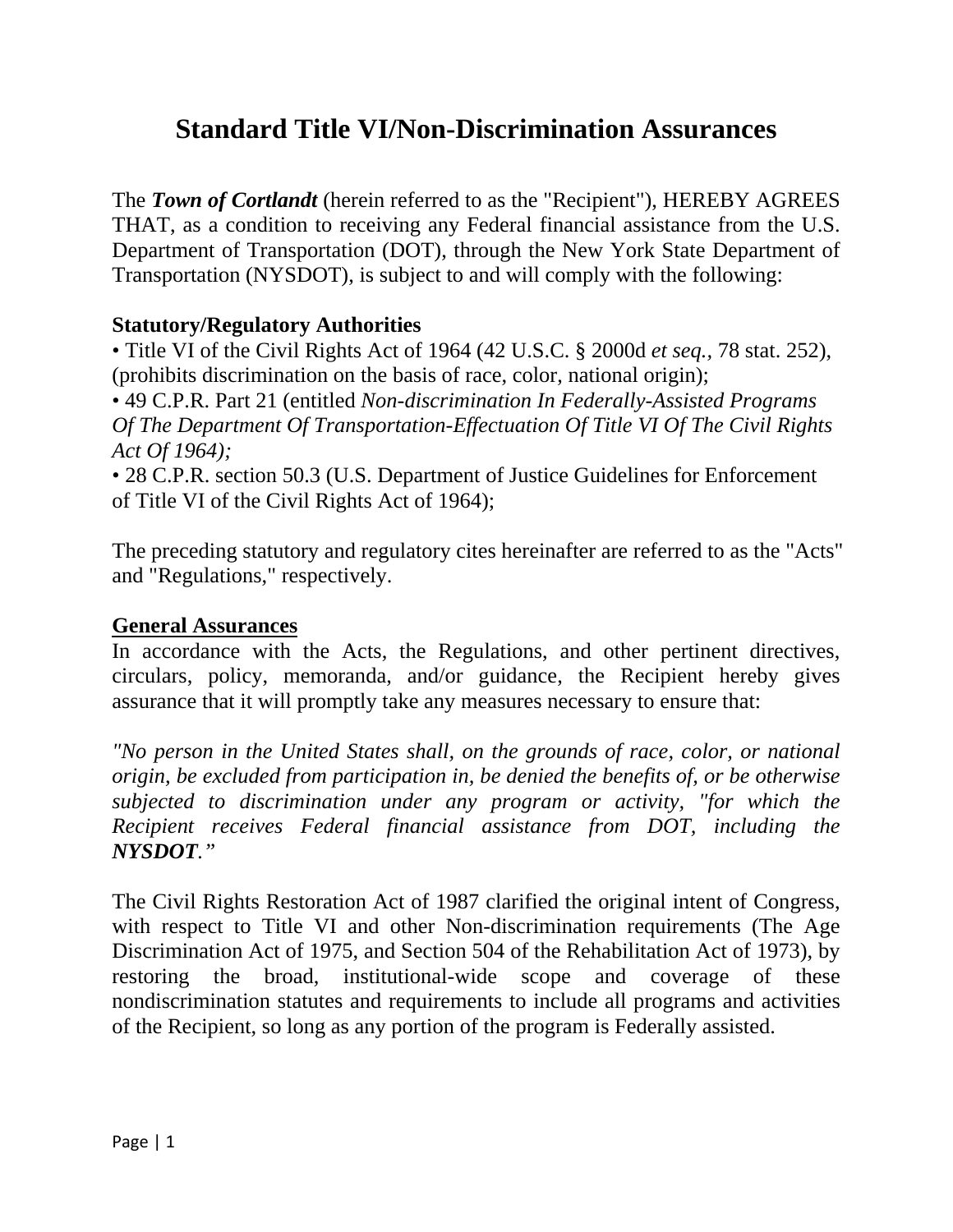#### **Specific Assurances**

More specifically, and without limiting the above general Assurance, the Recipient agrees with and gives the following Assurances with respect to its **Federally Assisted Highway Program**.

1. The Recipient agrees that each "activity," "facility," or "program," as defined in§§ 21.23 (b) and 21.23 (e) of 49 C.F.R. § 21 will be (with regard to an "activity") facilitated, or will be (with regard to a "facility") operated, or will be (with regard to a "program") conducted in compliance with all requirements imposed by, or pursuant to the Acts and the Regulations.

2. The Recipient will insert the following notification in all solicitations for bids, Requests For Proposals for work, or material subject to the Acts and the Regulations made in connection with all **Federally Assisted Highway Programs**. and, in adapted form, in all proposals for negotiated agreements regardless of funding source:

*"The Town of Cortlandt, in accordance with the provisions of Title VI of the Civil Rights Act of 1964 (78 Stat. 252, 42 US. C.§§ 2000d to 2000d-4) and the Regulations, hereby notifies all bidders that it will affirmatively ensure that any contract entered into pursuant to this advertisement, disadvantaged business enterprises will be afforded full and fair opportunity to submit bids in response to this invitation and will not be discriminated against on the grounds of race, color, or national origin in consideration for an award."* 

3. The Recipient will insert the clauses of Appendix A and E of this Assurance in every contract or agreement subject to the Acts and the Regulations.

4. The Recipient will insert the clauses of Appendix B of this Assurance, as a covenant running with the land, in any deed from the United States effecting or recording a transfer of real property, structures, use, or improvements thereon or interest therein to a Recipient.

5. That where the Recipient receives Federal financial assistance to construct a facility, or part of a facility, the Assurance will extend to the entire facility and facilities operated in connection therewith.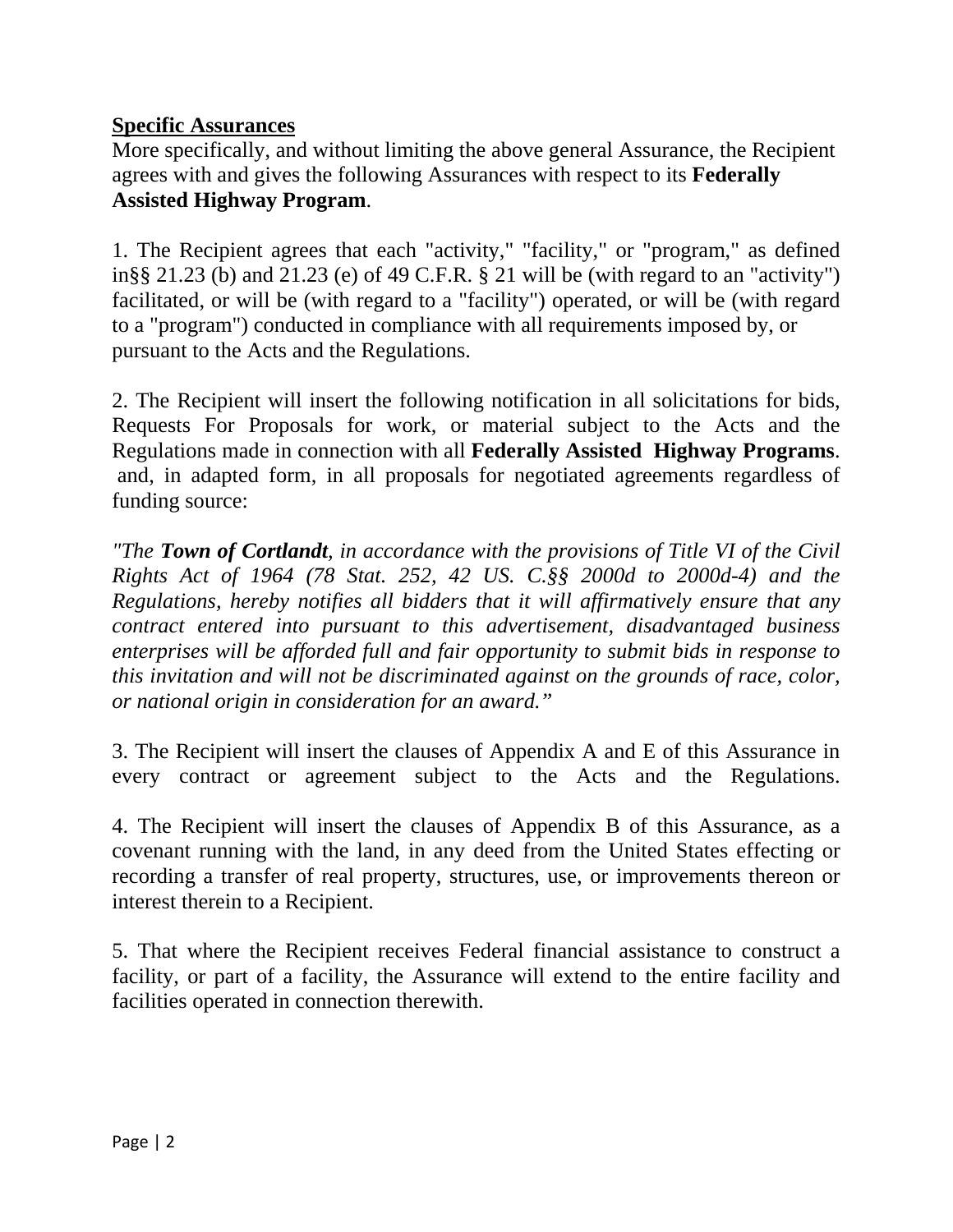6. That where the Recipient receives Federal financial assistance in the form, or for the acquisition of real property or an interest in real property, the Assurance will extend to rights to space on, over, or under such property.

7. That the Recipient will include the clauses set forth in Appendix C and Appendix D of this Assurance, as a covenant running with the land, in any future deeds, leases, licenses, permits, or similar instruments entered into by the Recipient with other parties:

- a. for the subsequent transfer of real property acquired or improved under the applicable activity, project, or program; and
- b. for the construction or use of, or access to, space on, over, or under real property acquired or improved under the applicable activity, project, or program.

8. That this Assurance obligates the Recipient for the period during which Federal financial assistance is extended to the program, except where the Federal financial assistance is to provide, or is in the form of, personal property, or real property, or interest therein, or structures or improvements thereon, in which case the Assurance obligates the Recipient, or any transferee for the longer of the following periods:

- a. the period during which the property is used for a purpose for which the Federal financial assistance is extended, or for another purpose involving the provision of similar services or benefits; or
- b. the period during which the Recipient retains ownership or possession of the property.

9. The Recipient will provide for such methods of administration for the program as are found by the Secretary of Transportation or the official to whom he/she delegates specific authority to give reasonable guarantee that it, other recipients, sub-recipients, sub-grantees, contractors, subcontractors, consultants, transferees, successors in interest, and other participants of Federal financial assistance under such program will comply with all requirements imposed or pursuant to the Acts, the Regulations, and this Assurance.

10. The Recipient agrees that the United States has a right to seek judicial enforcement with regard to any matter arising under the Acts, the Regulations, and this Assurance.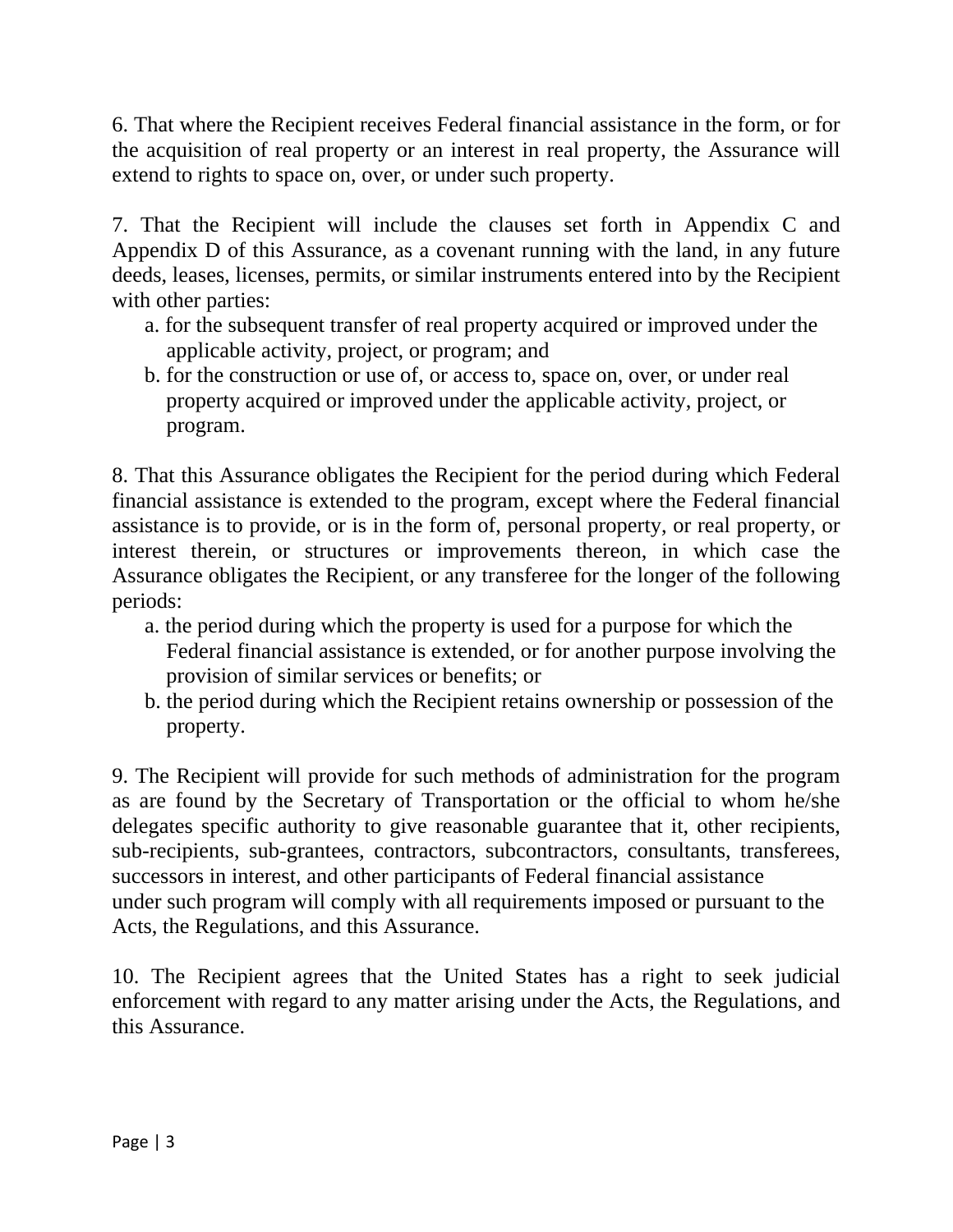By signing this ASSURANCE, the *Town of Cortlandt* also agrees to comply (and require any subrecipients, subgrantees, contractors, successors, transferees, and/or assignees to comply) with all applicable provisions governing the *Town of Cortlandt* access to records, accounts, documents, information, facilities, and staff. You also recognize that you must comply with any program or compliance reviews, and/or complaint investigations conducted by the New York State Department of Transportation*.* You must keep records, reports, and submit the material for review upon request to the New York State Department of Transportation*,* or its designee in a timely, complete, and accurate way.

Additionally, you must comply with all other reporting, data collection, and evaluation requirements, as prescribed by law or detailed in program guidance.

The *Town of Cortlandt* gives this ASSURANCE in consideration of and for obtaining any Federal grants, loans, contracts, agreements, property, and/or discounts, or other Federal-aid and Federal financial assistance extended after the date hereof to the recipients by the U.S. Department of Transportation under the **Federally assisted Highway Program**.

This ASSURANCE is binding on the State of **New York** *,* other recipients, subrecipients, sub-grantees, contractors, subcontractors and their subcontractors', transferees, successors in interest, and any other participants in the **Federally Assisted Highway Program**. The person(s) signing below is authorized to sign this ASSURANCE on behalf of the Recipient.

## **TOWN OF CORTLANDT**

by \_\_\_\_\_\_\_\_\_\_\_\_\_\_\_\_\_\_\_\_\_\_\_\_\_\_\_\_\_\_\_\_\_\_\_\_\_\_\_\_

Linda D. Puglisi Town Supervisor

Date  $\Box$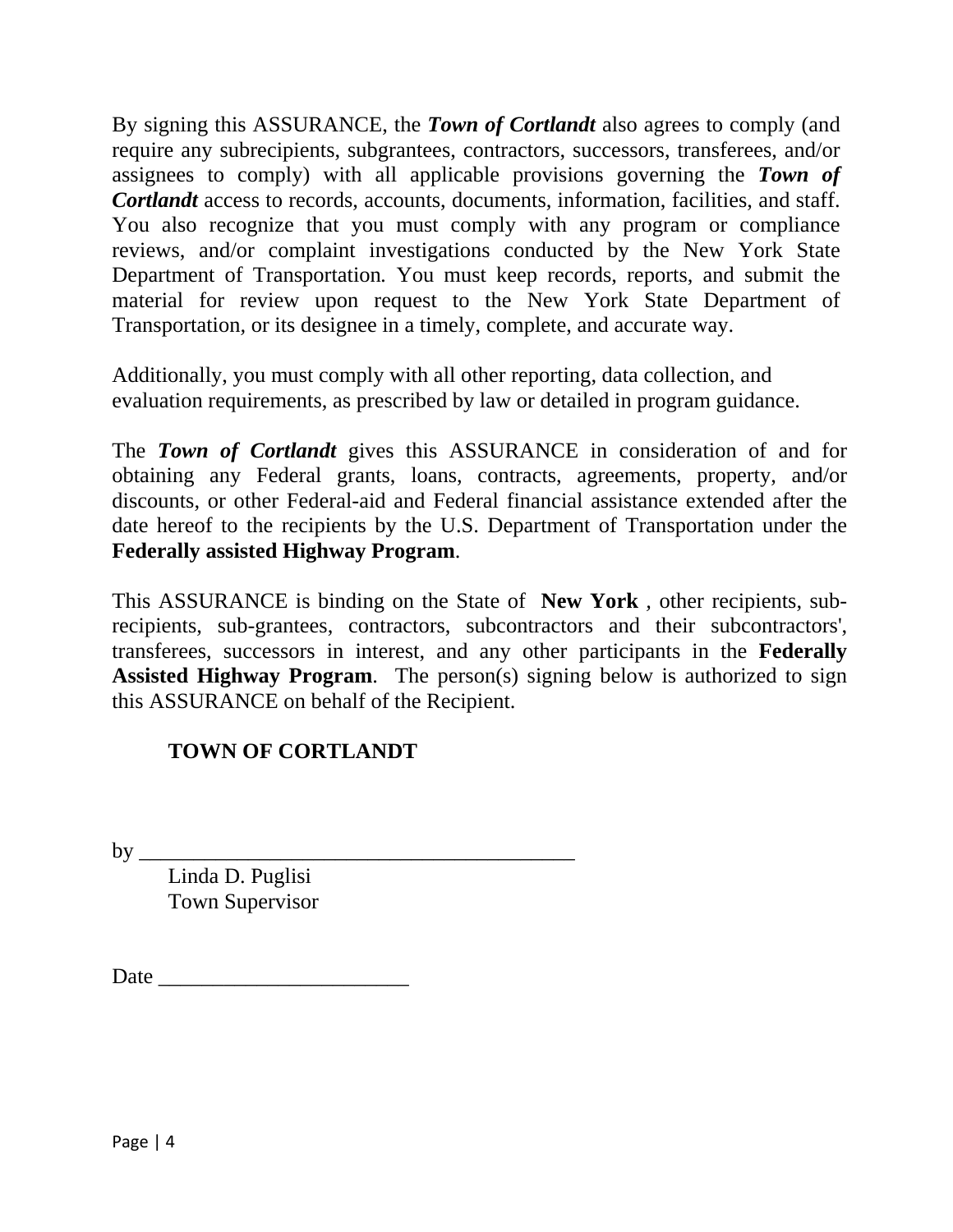### **APPENDIX A**

During the performance of this contract, the contractor, for itself, its assignees, and successors in interest (hereinafter referred to as the "contractor") agrees as follows:

1. **Compliance with Regulations**: The contractor (hereinafter includes consultants) will comply with the Acts and the Regulations relative to Non-discrimination in Federally-assisted programs of the U.S. Department of Transportation, as they may be amended from time to time, which are herein incorporated by reference and made a part of this contract.

2. **Non-discrimination**: The contractor, with regard to the work performed by it during the contract, will not discriminate on the grounds of race, color, or national origin in the selection and retention of subcontractors, including procurements of materials and leases of equipment. The contractor will not participate directly or indirectly in the discrimination prohibited by the Acts and the Regulations, including employment practices when the contract covers any activity, project, or program set forth in Appendix B of 49 CFR Part 21*.* 

3. **Solicitations for Subcontracts, Including Procurements of Materials and Equipment:** In all solicitations, either by competitive bidding, or negotiation made by the contractor for work to be performed under a subcontract, including procurements of materials, or leases of equipment, each potential subcontractor or supplier will be notified by the contractor of the contractor's obligations under this contract and the Acts and the Regulations relative to Non-discrimination on the grounds of race, color, or national origin.

4. **Information and Reports:** The contractor will provide all information and reports required by the Acts, the Regulations, and directives issued pursuant thereto and will permit access to its books, records, accounts, other sources of information, and its facilities as may be determined by the Recipient or the **Federal Highway Administration** to be pertinent to ascertain compliance with such Acts, Regulations, and instructions. Where any information required of a contractor is in the exclusive possession of another who fails or refuses to furnish the information, the contractor will so certify to the Recipient or the **Federal Highway Administration***,* as appropriate, and will set forth what efforts it has made to obtain the information.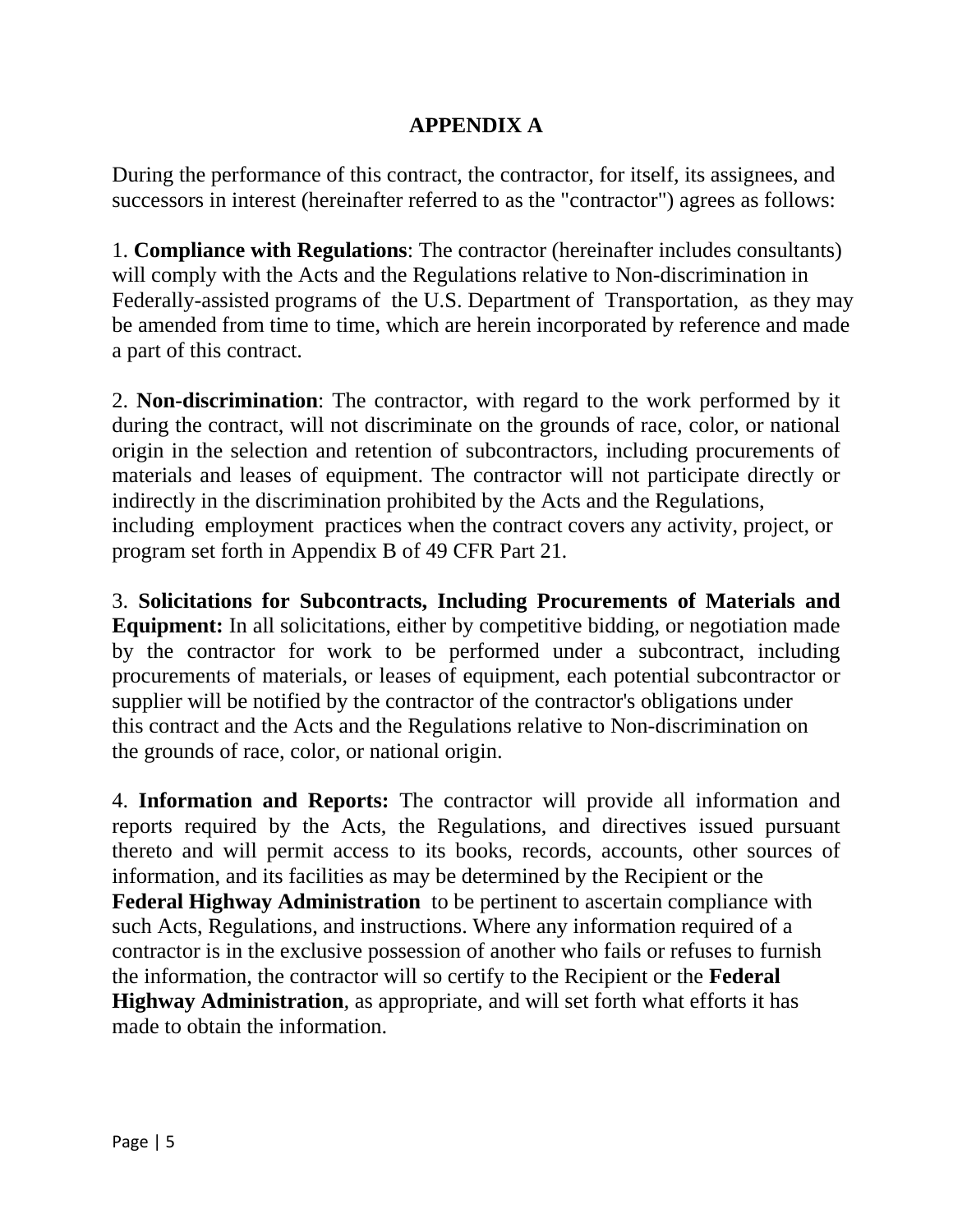5. **Sanctions for Noncompliance**: In the event of a contractor's noncompliance with the Nondiscrimination provisions of this contract, the Recipient will impose such contract sanctions as it or the **New York State Department of Transportation** may determine to be appropriate, including, but not limited to:

- - a. withholding payments to the contractor under the contract until the contractor complies; and/or
	- b. cancelling, terminating, or suspending a contract, in whole or in part.

6. **Incorporation of Provisions**: The contractor will include the provisions of paragraphs one through six in every subcontract, including procurements of materials and leases of equipment, unless exempt by the Acts, the Regulations and directives issued pursuant thereto. The contractor will take action with respect

to any subcontract or procurement as the Recipient or the **New York State Department of Transportation** may direct as a means of enforcing such provisions including sanctions for noncompliance. Provided, that if the contractor becomes involved in, or is threatened with litigation by a subcontractor, or supplier because of such direction, the contractor may request the Recipient to enter into any litigation to protect the interests of the Recipient. In addition, the contractor may request the United States to enter into the litigation to protect the interests of the United States.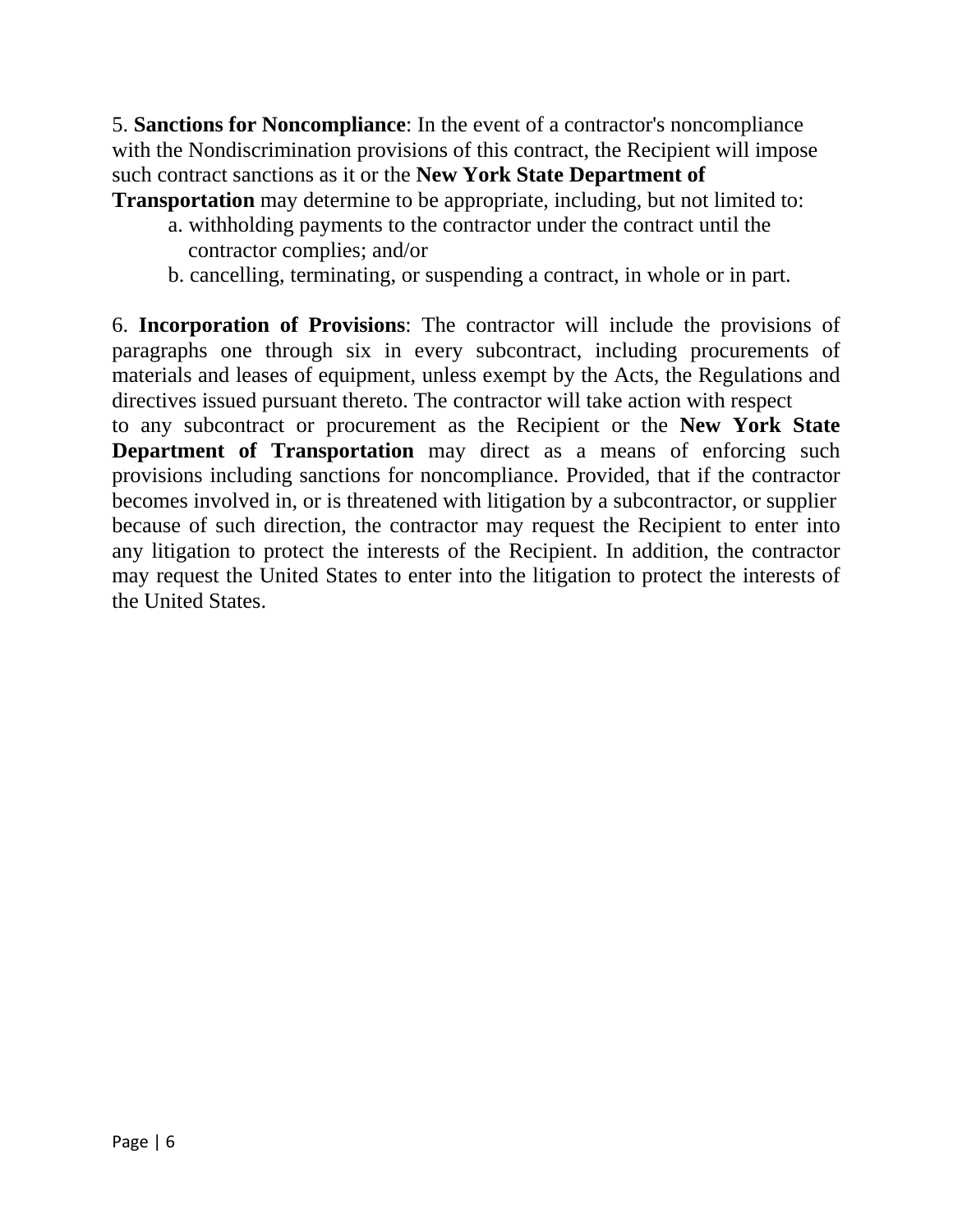### **APPENDIX B**

#### CLAUSES FOR DEEDS TRANSFERRING UNITED STATES PROPERTY

The following clauses will be included in deeds effecting or recording the transfer of real property, structures, or improvements thereon, or granting interest therein from the United States pursuant to the provisions of Assurance 4:

NOW, THEREFORE, the U.S. Department of Transportation as authorized by law and upon the condition that the *(Name of your Agency)* will accept title to the lands and maintain the project constructed thereon in accordance with (**Name of Appropriate Legislative Authority; i.e. Town Supervisor, City Council, County Board of Supervisors, etc.**)*,* the Regulations for the Administration of *(Name of Department receiving Federal Funds, i.e. Highway Department, Traffic and Safety Department, etc.),* and the policies and procedures prescribed by the *(Title of Modal Operating Administration, FHWA or FTA)* of the U.S. Department of Transportation in accordance and in compliance with all requirements imposed by Title 49, Code of Federal Regulations, U.S. Department of Transportation, Subtitle A, Office of the Secretary, Part 21, Non-discrimination in Federally-assisted programs of the U.S Department of Transportation pertaining to and effectuating the provisions of Title VI of the Civil Rights Act of 1964 (78 Stat. 252; 42 U.S.C. §2000d to 2000d-4), does hereby remise, release, quitclaim and convey unto the *Town of Cortlandt* all the right, title and interest of the U.S. Department of Transportation in and to said lands described in Exhibit A attached hereto and made a part hereof.

### **(HABENDUM CLAUSE)**

TO HAVE AND TO HOLD said lands and interests therein unto the *Town of Cortlandt*  and its successors forever, subject, however, to the covenants, conditions, restrictions and reservations herein contained as follows, which will remain in effect for the period during which the real property or structures are used for a purpose for which Federal financial assistance is extended or for another purpose involving the provision of similar services or benefits and will be binding on the *Town of Cortlandt,* its successors and assigns.

The *Town of Cortlandt,* in consideration of the conveyance of said lands and interests in lands, does hereby covenant and agree as a covenant running with the land for itself, its successors and assigns, that (1) no person will on the grounds of race, color, or national origin, be excluded from participation in, be denied the

Page | 7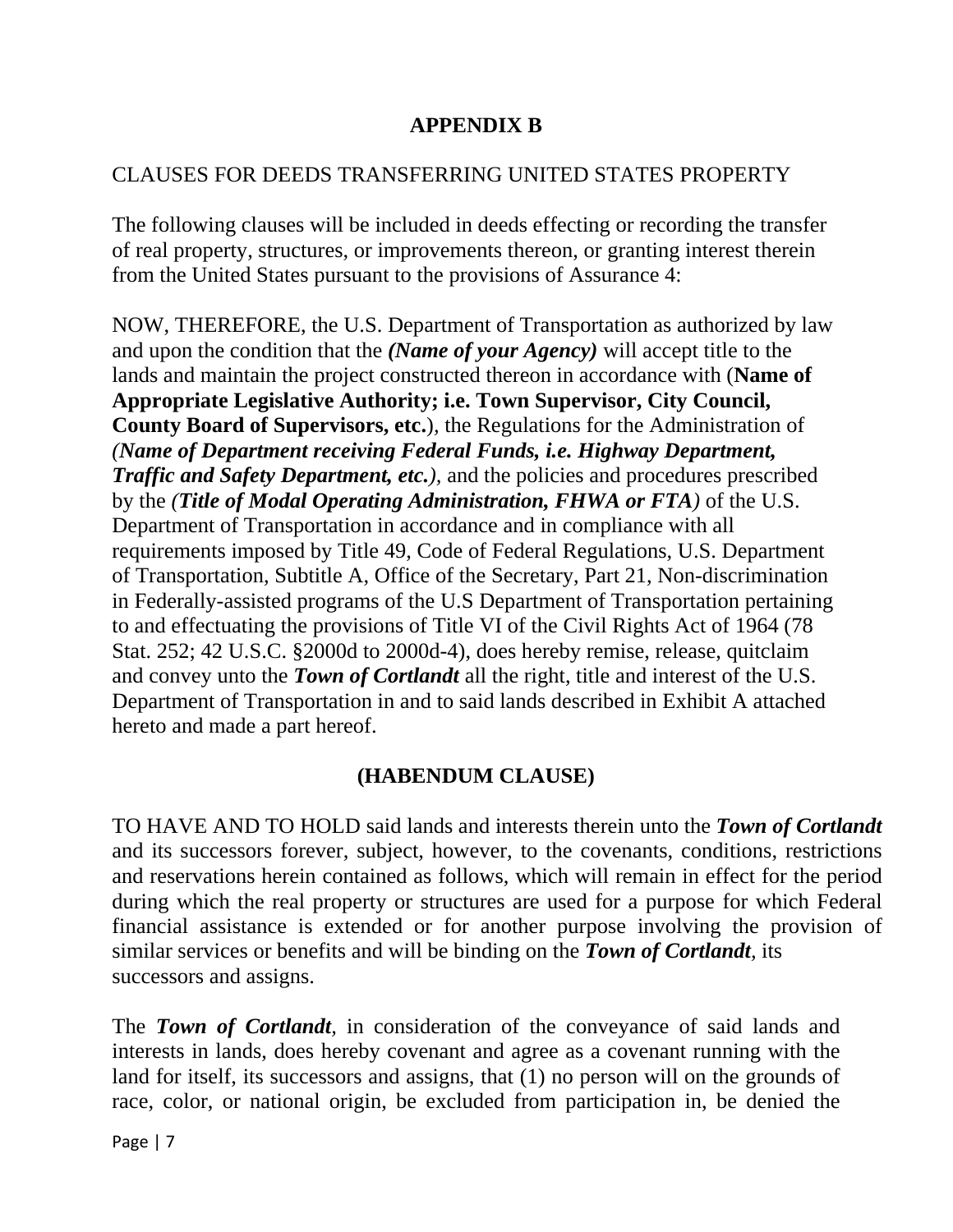benefits of, or be otherwise subjected to discrimination with regard to any facility located wholly or in part on, over, or under such lands hereby conveyed [,] [and]\* (2) that the *Town of Cortlandt* will use the lands and interests in lands and interests in lands so conveyed, in compliance with all requirements imposed by or pursuant to Title 49, Code of Federal Regulations, U.S. Department of Transportation, Subtitle A, Office of the Secretary, Part 21, Nondiscrimination in Federallyassisted programs of the U.S. Department of Transportation, Effectuation of Title VI of the Civil Rights Act of 1964, and as said Regulations and Acts may be amended[, and (3) that in the event of breach of any of the above-mentioned nondiscrimination conditions, the Department will have a right to enter or re-enter said lands and facilities on said land, and that above described land and facilities will thereon revert to and vest in and become the absolute property of the U.S. Department of Transportation and its assigns as such interest existed prior to this instruction].\*

(\*Reverter clause and related language to be used only when it is determined that such a clause is necessary in order to make clear the purpose of Title VI.)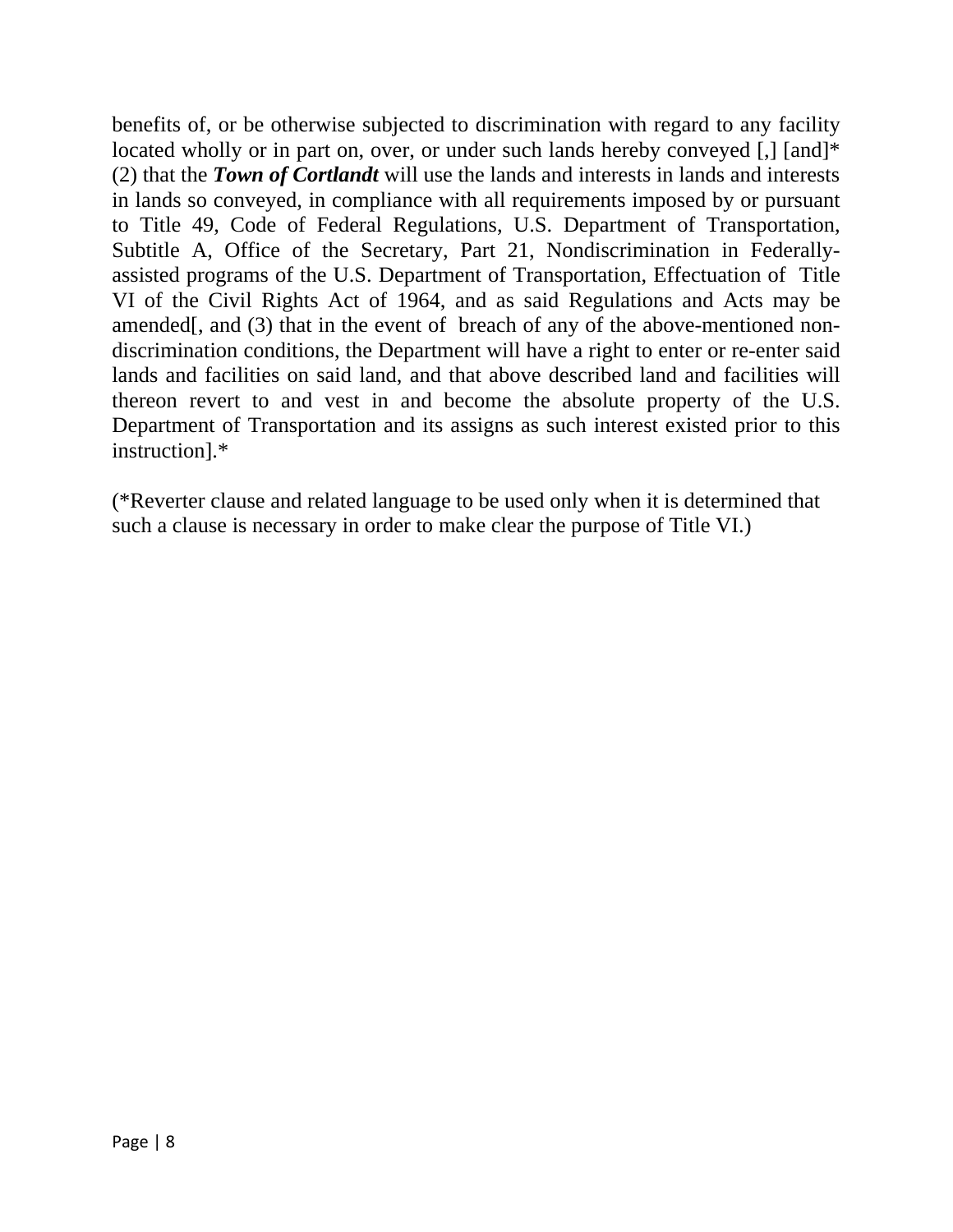## **APPENDIX C**

CLAUSES FOR TRANSFER OF REAL PROPERTY ACQUIRED OR IMPROVED UNDER THE ACTIVITY, FACILITY, OR PROGRAM The following clauses will be included in deeds, licenses, leases, permits, or similar instruments entered into by the *Town of Cortlandt* pursuant to the provisions of Assurance 7(a):

A. The (grantee, lessee, permittee, etc. as appropriate) for himself/herself, his/her heirs, personal representatives, successors in interest, and assigns, as a part of the consideration hereof, does hereby covenant and agree [in the case of deeds and leases add "as a covenant running with the land"] that:

1. In the event facilities are constructed, maintained, or otherwise operated on the property described in this (deed, license, lease, permit, etc.) for a purpose for which a U.S. Department of Transportation activity, facility, or program is extended or for another purpose involving the provision of similar services or benefits, the (grantee, licensee, lessee, permittee, etc.) will maintain and operate such facilities and services in compliance with all requirements imposed by the Acts and Regulations (as may be amended) such that no person on the grounds of race, color, or national origin, will be excluded from participation in, denied the benefits of, or be otherwise subjected to discrimination in the use of said facilities.

B. With respect to licenses, leases, permits, etc., in the event of breach of any of the above Non-discrimination covenants, the *Town of Cortlandt* will have the right to terminate the (lease, license, permit, etc.) and to enter, re-enter, and repossess said lands and facilities thereon, and hold the same as if the (lease, license, permit, etc.) had never been made or issued.\*

C. With respect to a deed, in the event of breach of any of the above Nondiscrimination covenants, the *Town of Cortlandt* will have the right to enter or reenter the lands and facilities thereon, and the above described lands and facilities will there upon revert to and vest in and become the absolute property of the *Town of Cortlandt* and its assigns.\*

(\*Reverter clause and related language to be used only when it is determined that such a clause is necessary to make clear the purpose of Title VI.)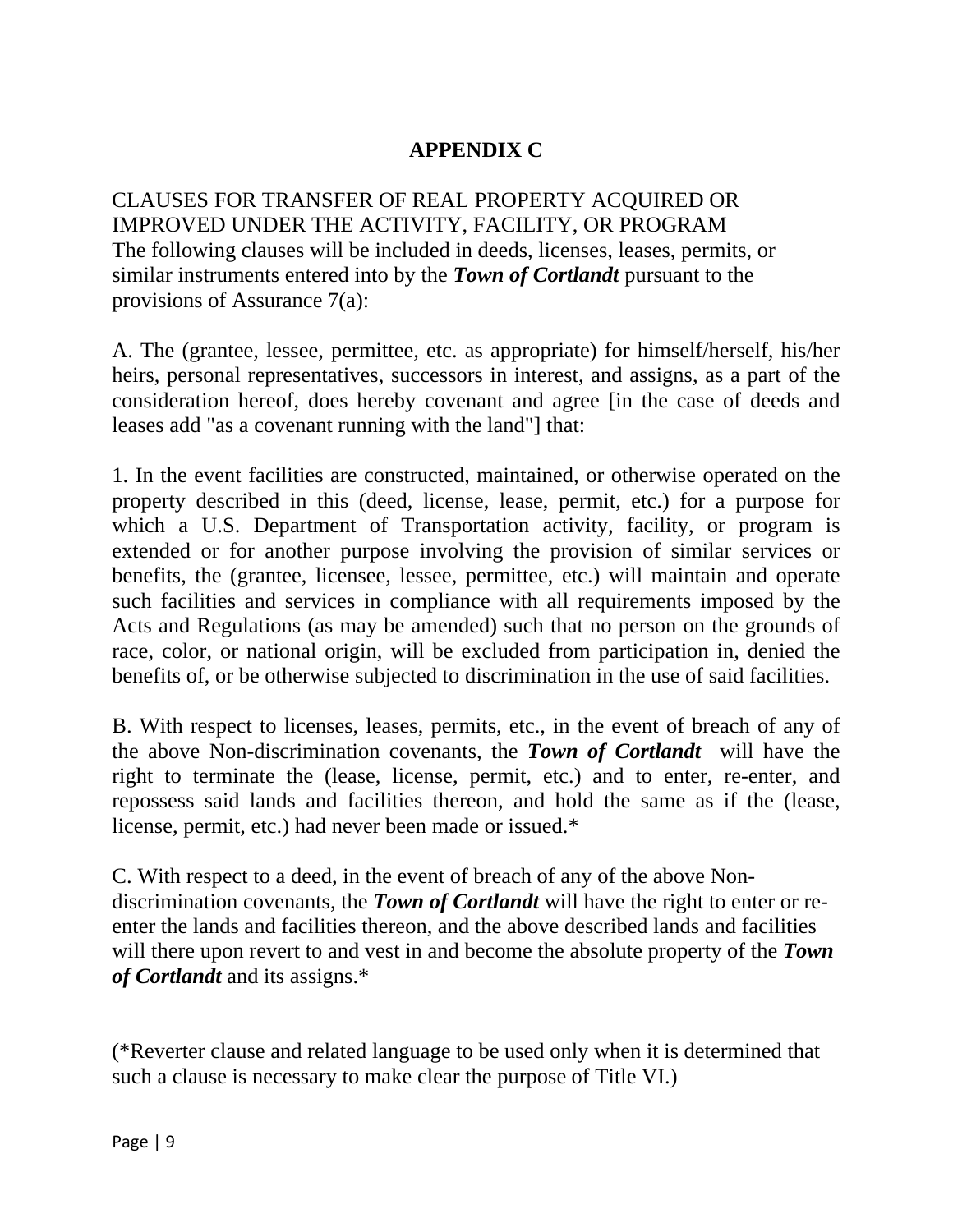### **APPENDIX D**

#### CLAUSES FOR CONSTRUCTION/USE/ACCESS TO REAL PROPERTY ACQUIRED UNDER THE ACTIVITY, FACILITY OR PROGRAM

The following clauses will be included in deeds, licenses, permits, or similar instruments/agreements entered into by the *Town of Cortlandt* pursuant to the provisions of Assurance 7(b):

A. The (grantee, licensee, permittee, etc., as appropriate) for himself/herself, his/her heirs, personal representatives, successors in interest, and assigns, as a part of the consideration hereof, does hereby covenant and agree (in the case of deeds and leases add, "as a covenant running with the land") that (1) no person on the ground of race, color, or national origin, will be excluded from participation in, denied the benefits of, or be otherwise subjected to discrimination in the use of said facilities, (2) that in the construction of any improvements on, over, or under such land, and the furnishing of services thereon, no person on the ground of race, color, or national origin, will be excluded from participation in, denied the benefits of, or otherwise be subjected to discrimination, (3) that the (grantee, licensee, lessee, permittee, etc.) will use the premises in compliance with all other requirements imposed by or pursuant to the Acts and Regulations, as amended, set forth in this Assurance.

B. With respect to (licenses, leases, permits, etc.), in the event of breach of any of the above Nondiscrimination covenants, the *Town of Cortlandt* will have the right to terminate the (license, permit, etc., as appropriate) and to enter or re-enter and repossess said land and the facilities thereon, and hold the same as if said (license, permit, etc., as appropriate) had never been made or issued.\*

C. With respect to deeds, in the event of breach of any of the above Nondiscrimination covenants, the *Town of Cortlandt* will there upon revert to and vest in and become the absolute property of the *Town of Cortlandt* and its assigns.\* (\*Reverter clause and related language to be used only when it is determined that such a clause is necessary to make clear the purpose of Title VI.)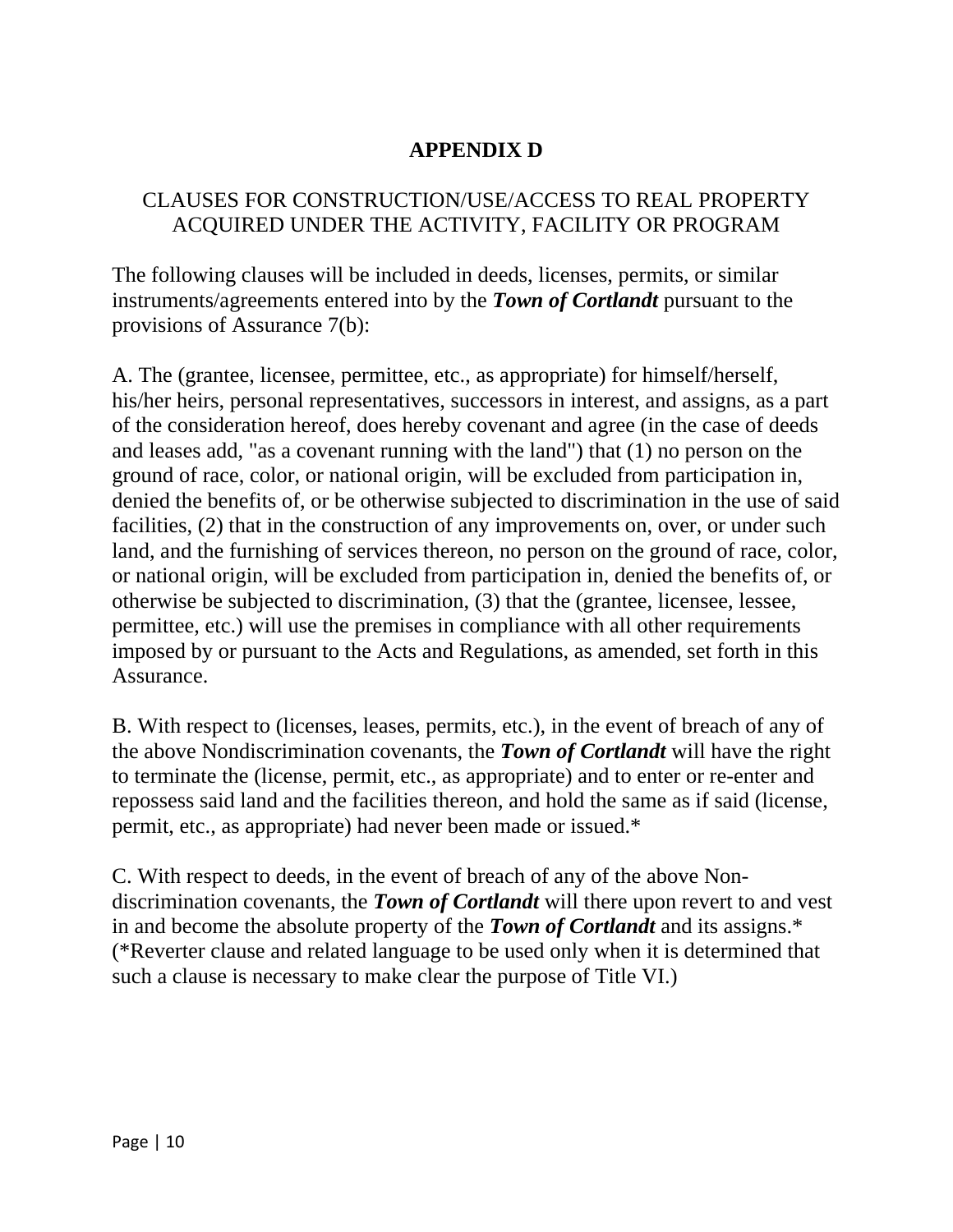## **APPENDIX E**

During the performance of this contract, the contractor, for itself, its assignees, and successors in interest (hereinafter referred to as the "contractor") agrees to comply with the following non-discrimination statutes and authorities; including but not limited to:

## **Pertinent Non-Discrimination Authorities:**

• Title VI of the Civil Rights Act of 1964 (42 U.S.C. § 2000d *et seq.,* 78 stat. 252), (prohibits discrimination on the basis of race, color, national origin); and 49 CFR Part 21.

• The Uniform Relocation Assistance and Real Property Acquisition Policies Act of 1970, (42 U.S.C. § 4601 ), (prohibits unfair treatment of persons displaced or whose property has been acquired because of Federal or Federal-aid programs and projects);

• Federal-Aid Highway Act of 1973, (23 U.S.C. § 324 *et seq.),* (prohibits discrimination on the basis of sex);

• Section 504 of the Rehabilitation Act of 1973, (29 U.S.C. § 794 *et seq.),* as amended, (prohibits discrimination on the basis of disability); and 49 CFR Part 27;

• The Age Discrimination Act of 1975, as amended, (42 U.S.C. § 6101 *et seq.),*  (prohibits discrimination on the basis of age);

• Airport and Airway Improvement Act of 1982, ( 49 USC § 4 71, Section 47123 ), as amended, (prohibits discrimination based on race, creed, color, national origin, or sex);

• The Civil Rights Restoration Act of 1987, (PL 100-209), (Broadened the scope, coverage and applicability of Title VI of the Civil Rights Act of 1964, The Age Discrimination Act of 1975 and Section 504 of the Rehabilitation Act of 1973, by expanding the definition of the terms "programs or activities" to include all of the programs or activities of the Federal-aid recipients, sub-recipients and contractors, whether such programs or activities are Federally funded or not);

• Titles II and III of the Americans with Disabilities Act, which prohibit discrimination on the basis of disability in the operation of public entities, public and private transportation systems, places of public accommodation, and certain testing entities (42 U.S.C. §§ 12131-12189) as implemented by Department of Transportation regulations at 49 C.P.R. parts 37 and 38;

• The Federal Aviation Administration's Non-discrimination statute (49 U.S.C. § 47123) (prohibits discrimination on the basis of race, color, national origin, and sex);

• Executive Order 12898, Federal Actions to Address Environmental Justice in Minority Populations and Low-Income Populations, which ensures nondiscrimination against minority populations by discouraging programs, policies,